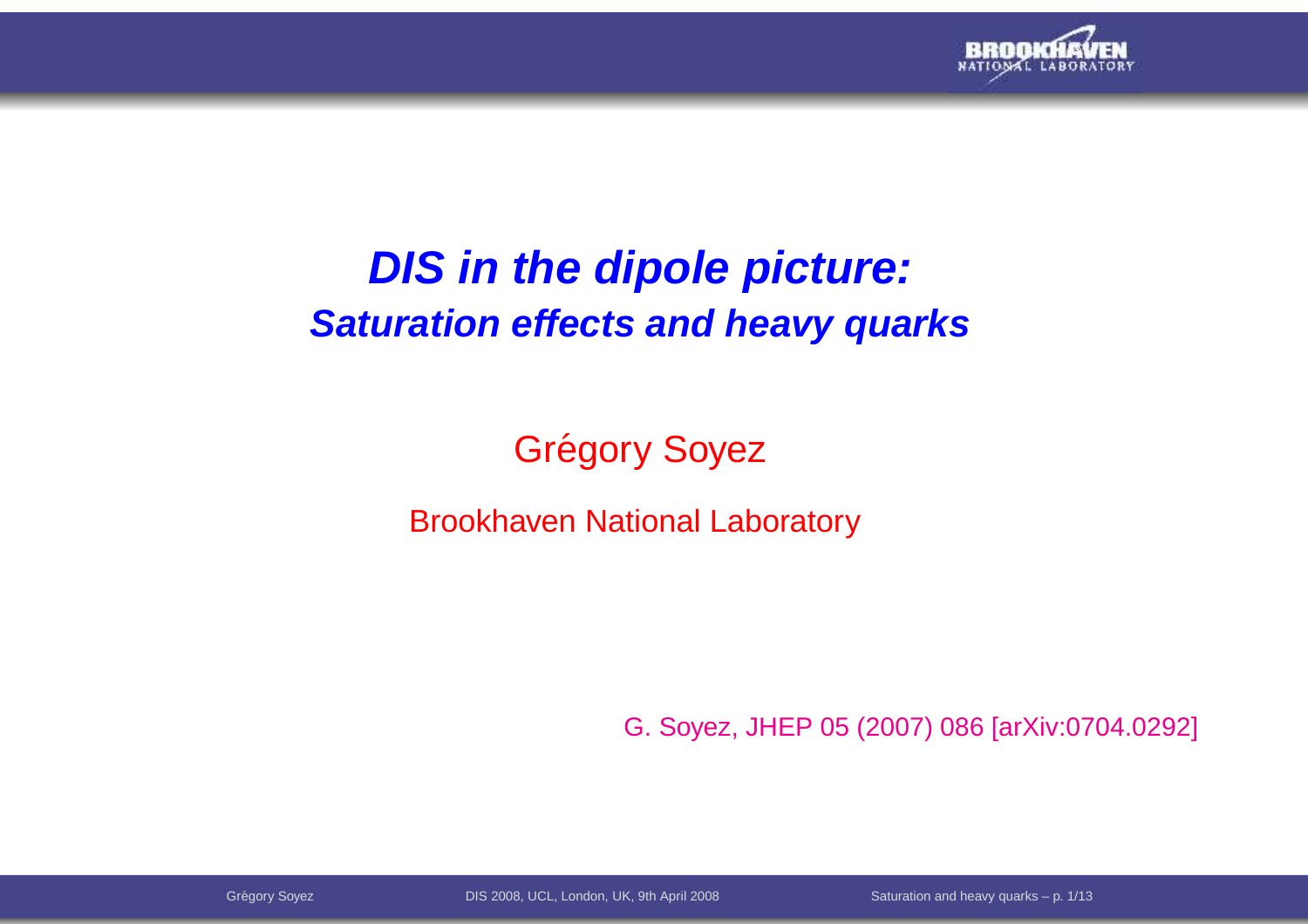

- Introduction: the <mark>dipole picture factorisatio</mark>n  $\bullet$
- Underlying ideas: Saturation and geometric scaling $\bullet$
- Two classes of models
- Heavy quarks vs. saturation: how to solve <sup>a</sup> longstanding issue? $\bullet$
- "Post-motivation": other processes ( $F_2^D$ , VM, DVCM)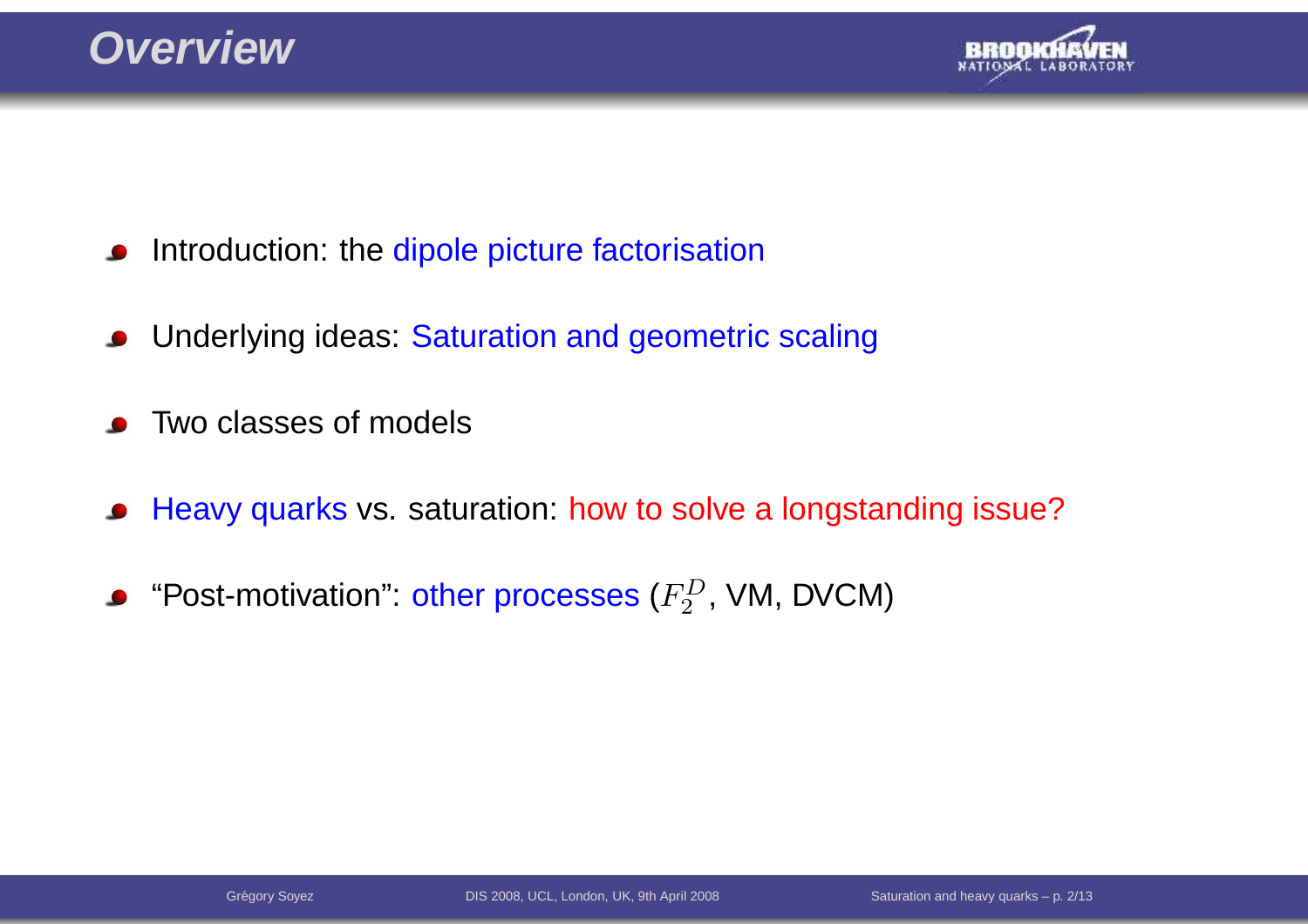# F2 **in the dipole picture**



Factorisation formula at small  $x$ :



- $\Psi \equiv$  photon wavefunction  $\gamma^* \rightarrow q \bar{q}$ : QED process
- $T\equiv$  scattering amplitude from high-energy QCD.

$$
\int d^2b \, T(r, b, Y) = 2\pi R_p^2 \, T(r; Y) \qquad \qquad F_2 = \frac{Q^2}{4\pi \alpha_e} \left[ \sigma_L^{\gamma^* p} + \sigma_T^{\gamma^* p} \right]
$$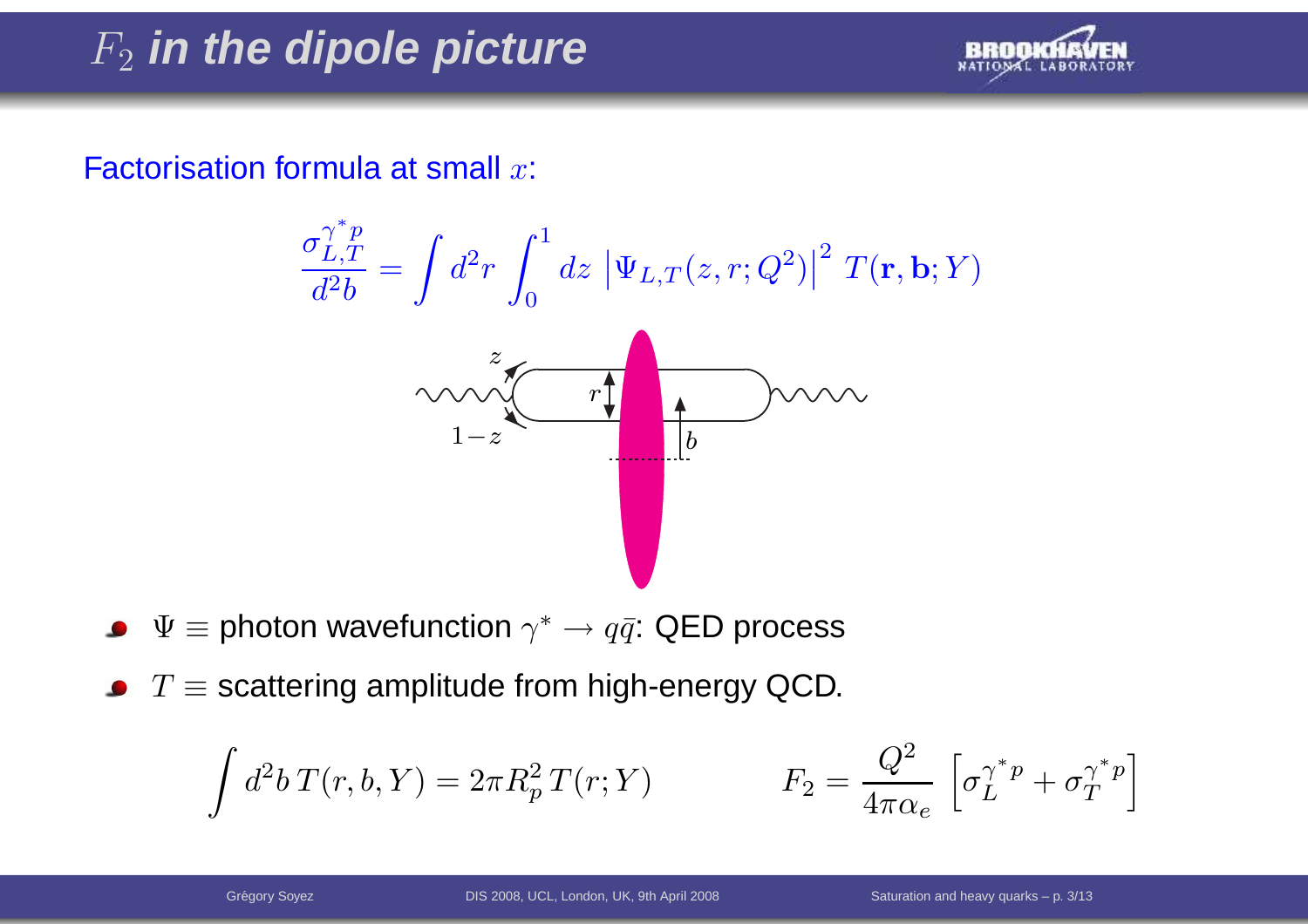## **A guideline: geometric scaling**



#### [A. Stasto, K. Golec-Biernat, J. Kwiecinski, 2001]

Parametrisation of  $T$ motivated by one observation:

 $\sigma^\gamma$ ∗ $\degree^*{}^p(x,Q^2) = \sigma^{\gamma}$ ∗ $\sqrt[r-p]{(\tau)}$ with  $\tau = \log(Q^2$  $\hskip 1pc = \log (Q^2/Q_s^2)$  $^{\mathbf{2}})$  $-\lambda \log(1/x)$  Geometric scaling $\left( \frac{2}{s}\right)$ Saturation scale:  $Q_s^2$  $_s^2(x)=Q_0^2$  $_0^2\,x^{-\lambda}$ 

Since  $Q\sim1/r$  this suggests  $T(r,x)=T(rQ_s)$ 



 $\mathsf{HERA}\!\!:Q_s\sim 1$   $\mathsf{GeV}$ .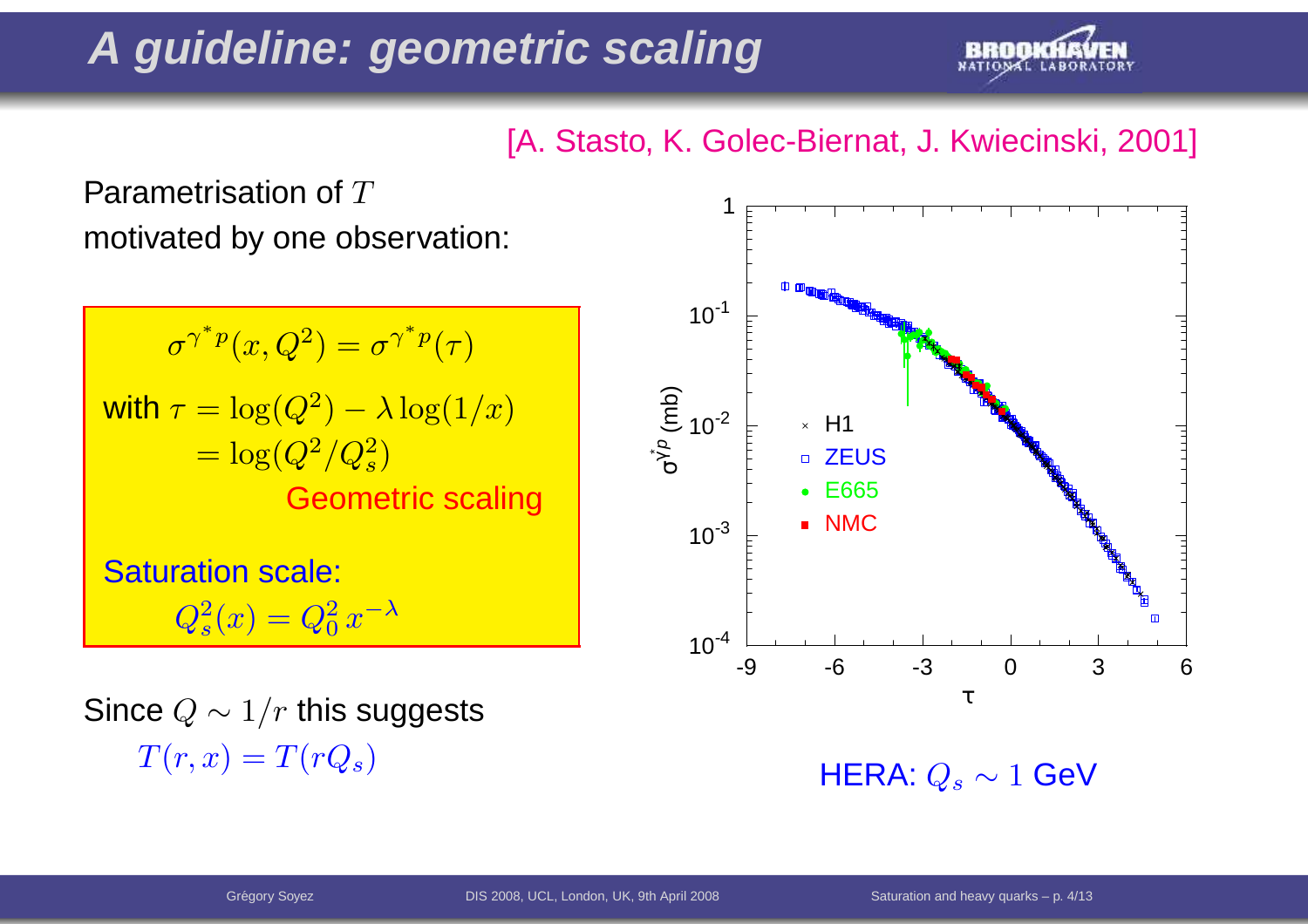### Two approaches for  $T$



#### <u>Eikonal</u> models

- $T\sim1 -\exp($  $-r^2$  $^2Q_s^2$  $\mathbf{s}^{2}$ ) (Golec-Biernat,Wusthoff)
- Add DGLAP effects:  $T \sim 1 -$  (Bartels,Golec-Biernat,Kowalski) $-\exp($  $-r^2$  $^{2}\,xg)$
- Account for heavy quarks(Golec-Biernat,Sapeta)
- Balitsky-Kovchegov-based models
	- Asymptotic solutions of the BK equation (Iancu,Itakura,Munier)
	- Account for heavy quarks (G.S.)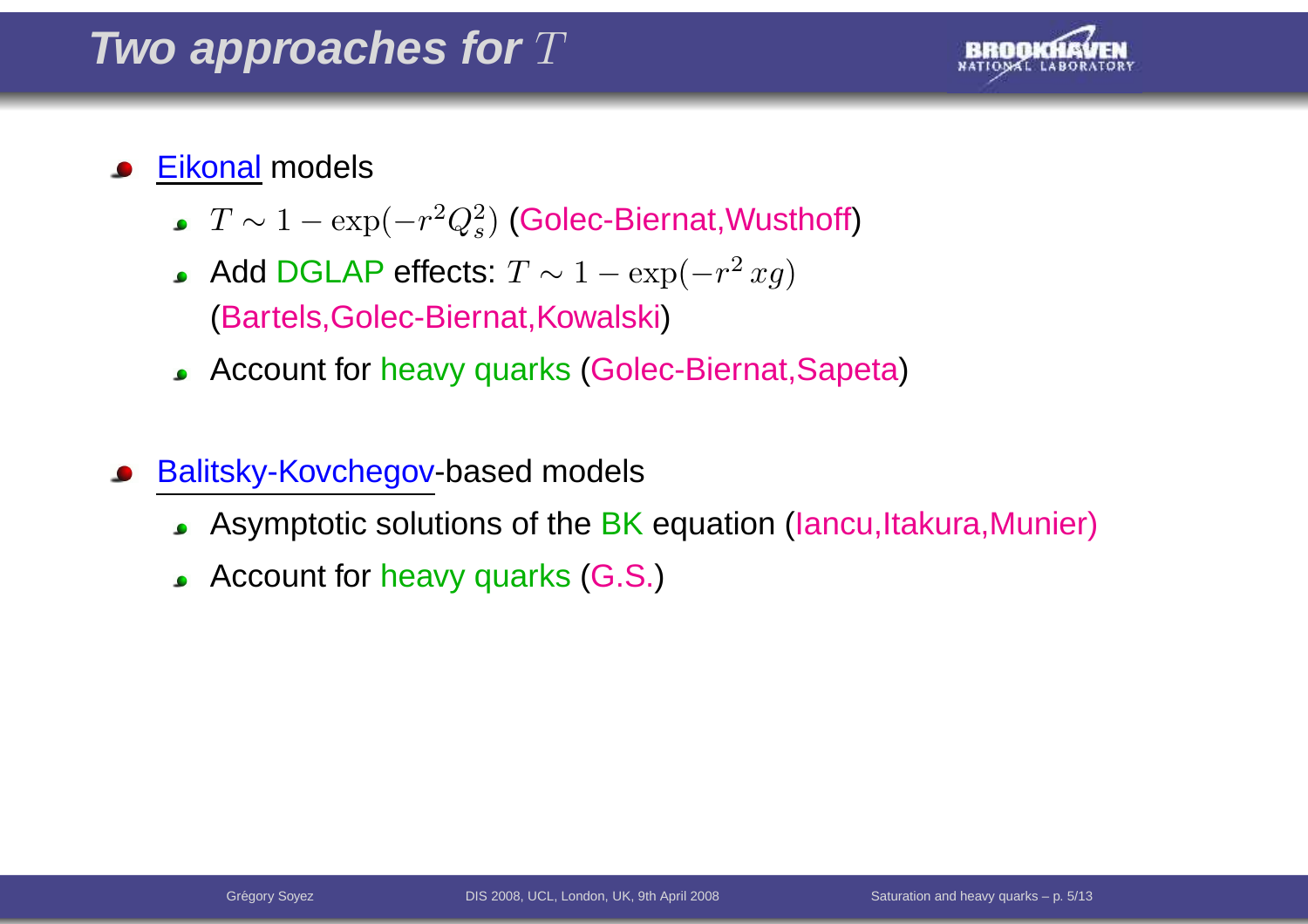### Two approaches for  $T$



#### <u>Eikonal</u> models

- $T\sim1 -\exp($  $-r^2$  $^2Q_s^2$  $\mathbf{s}^{2}$ ) (Golec-Biernat,Wusthoff)
- Add DGLAP effects:  $T \sim 1 -$  (Bartels,Golec-Biernat,Kowalski) $-\exp($  $-r^2$  $^{2}\,xg)$
- Account for heavy quarks(Golec-Biernat,Sapeta)
- Balitsky-Kovchegov-based models
	- Asymptotic solutions of the BK equation (Iancu,Itakura,Munier)
	- Account for heavy quarks (G.S.)

Heavy quark problem:

Including heavy quarks  $\Rightarrow Q_s$  down by a factor  $\sim 2.$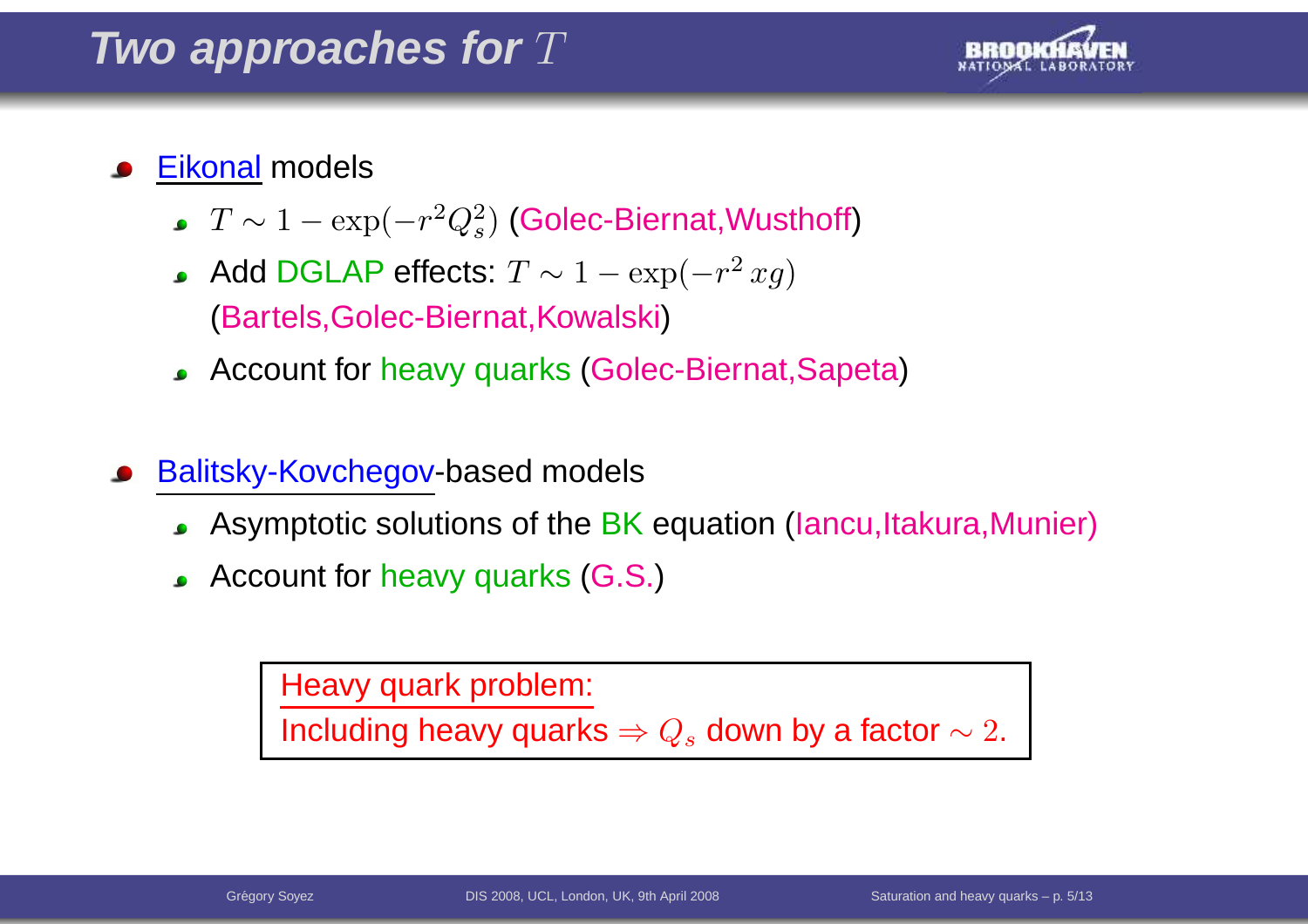## **BK equation and geometric scaling**

**BK** equation:  $(Y = log(1/x))$ 



- $\partial_Y T(r)$  from perturbative QCD in the high energy limit
- Resum BFKL logarithms <sup>+</sup> non-linear effects (saturation/unitarity)

**Solution:** 
$$
(\rho = \log\left(\frac{4}{r^2 Q_s^2}\right); \bar{\alpha} = \alpha_s N_c/\pi)
$$
 [lancu,ltakura,Mc Lerran]  
\n $T(r; x) \stackrel{rQ_s \ll 1}{\propto} \exp\left(-\gamma_c \rho - \frac{\rho^2}{2\bar{\alpha}\chi^2 r} \right)$ 

- Sat. scale grows with rapidity:  $Q_s^2$  $s<sup>2</sup>(Y) = Q<sub>0</sub><sup>2</sup>$  $\frac{2}{0} \exp(\bar{\alpha} \chi_c' Y)$
- $\gamma_c,\,\chi'_c$  and  $\chi"$  $\overline{c}$  determined from BFKL only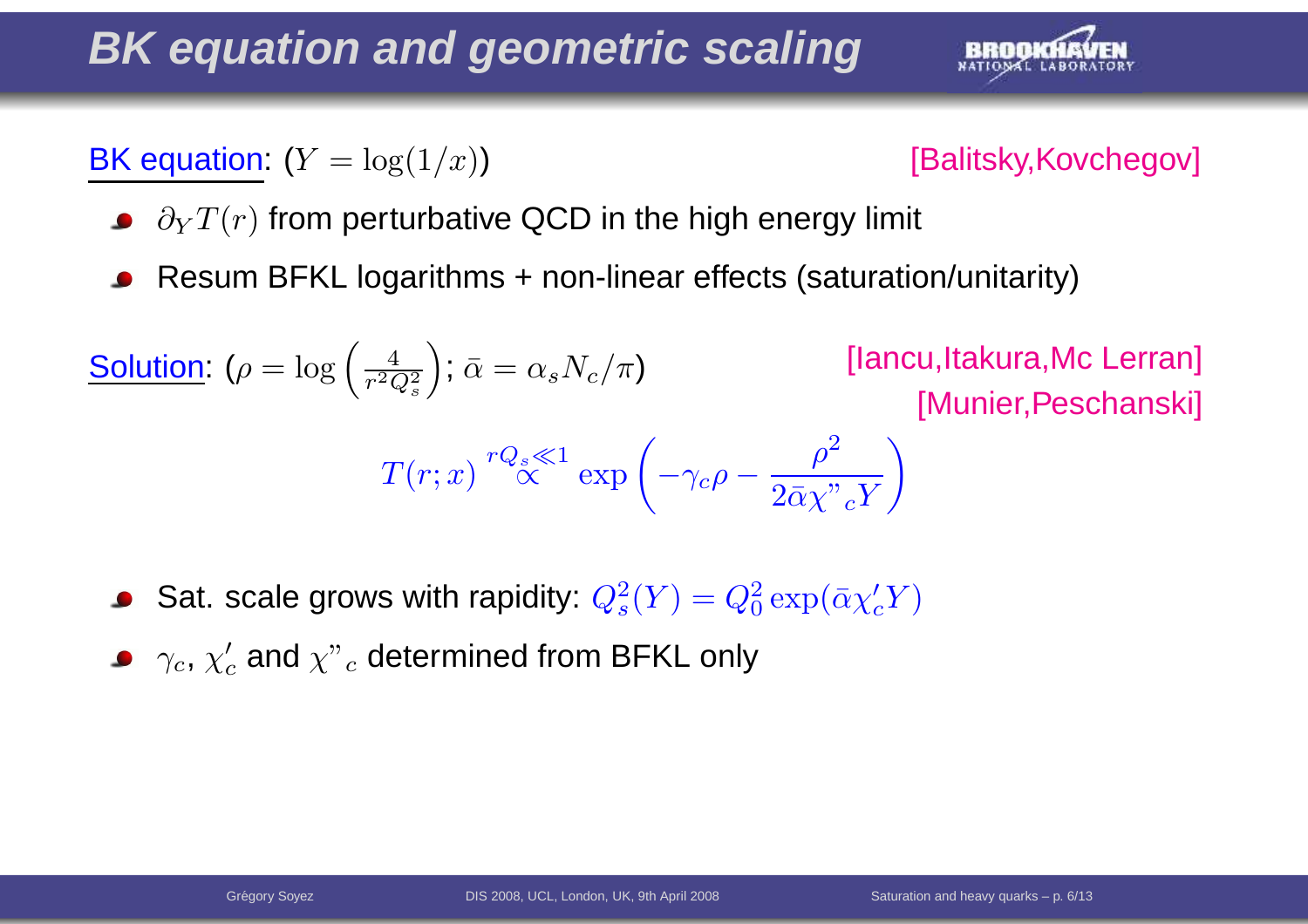## **BK equation and geometric scaling**

**BK** equation:  $(Y = log(1/x))$ 



- $\partial_Y T(r)$  from perturbative QCD in the high energy limit
- Resum BFKL logarithms <sup>+</sup> non-linear effects (saturation/unitarity)

| Solution: $(\rho = \log\left(\frac{4}{r^2 Q_s^2}\right); \bar{\alpha} = \alpha_s N_c/\pi)$ | [lancu,ltakura,Mc Lerran]         |                                                           |
|--------------------------------------------------------------------------------------------|-----------------------------------|-----------------------------------------------------------|
| $T(r; x) \stackrel{rQ_s \ll 1}{\propto}$                                                   | $\exp\left(-\gamma_c \rho\right)$ | $\exp\left(-\frac{\rho^2}{2\bar{\alpha}\chi^2 cY}\right)$ |
| <b>High-energy QCD predicts</b>                                                            | scaling violations; window width  |                                                           |

\n**High-energy QCD predicts**

\n**geometric scaling as a consequence of saturation**

**• Validity in the scaling window** 

$$
\log(1/r^2) \lesssim \log(Q_s^2) + \sqrt{2\bar{\alpha}\chi^"cY}
$$

i.e. beyond saturation scale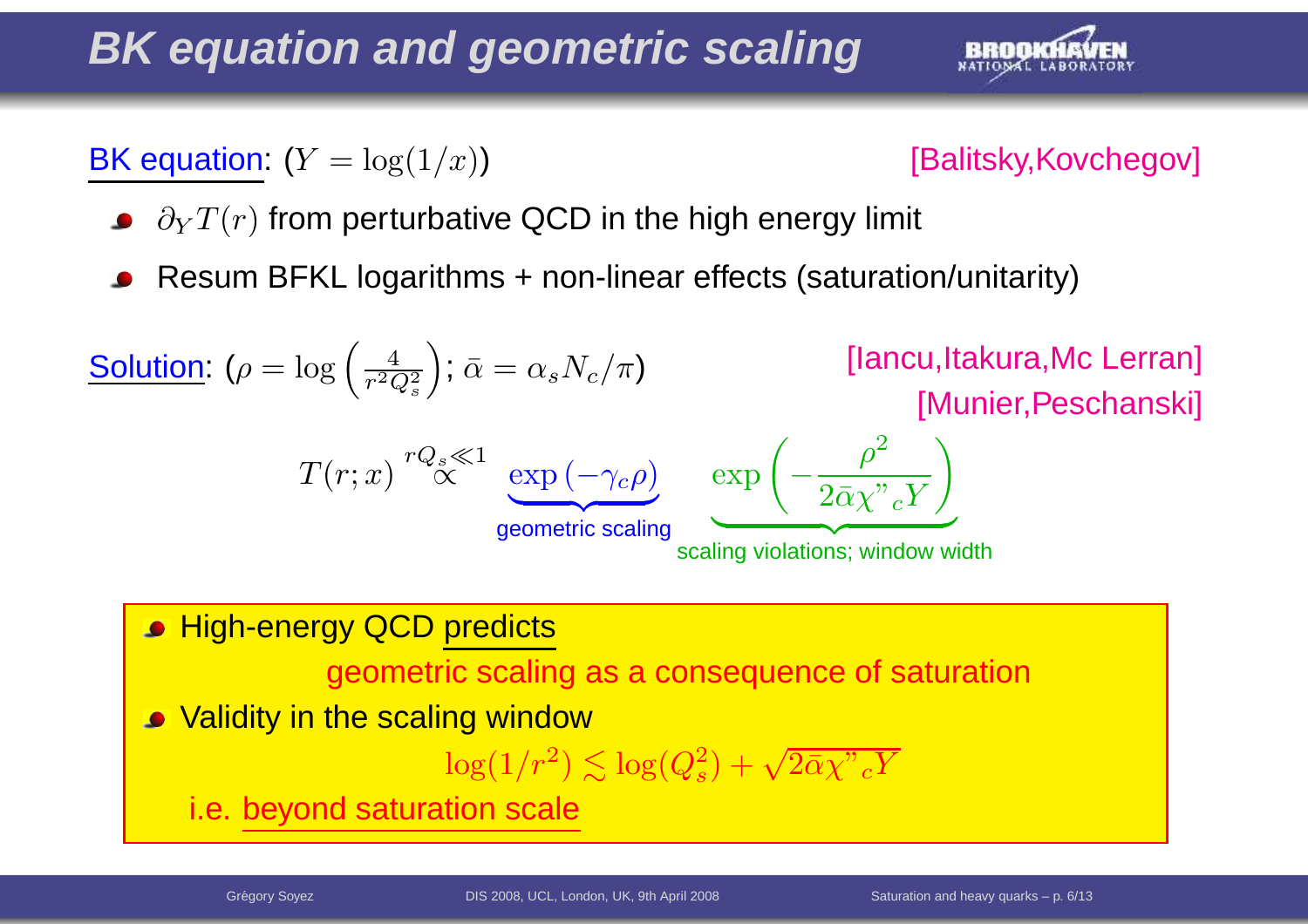## **IIM model and heavy quarks**



Parametrisation:  $Q_s(x)=(x_0/x)^\lambda$  GeV  $\bullet$ 

$$
T(r,Y) = \begin{cases} T_0 \exp\left(\gamma_c \rho - \frac{\rho^2}{2\lambda \kappa Y}\right) & \text{if } rQ_s < 2 \\ 1 - \exp[-a(\rho + b)^2] & \text{if } rQ_s > 2 \end{cases} \quad \text{(generic scaling)}
$$

with  $T_0 = 0.7$  and  $\kappa = (\chi"{}_c/\chi'_c)_{\rm LO\,BFKL} = 9.9$  (fixed)

- Fit region:  $x < 0.01$  and  $Q^2$ NB: no differences between  $Q^2$  $e^2 < 150$  GeV ; H1 and ZEUS  $^2$   $<$   $45$  GeV and  $Q^2$  $\frac{2}{5}$  < 150
- $\textsf{Results: } (\gamma_c = 0.6275 \text{ is the LO BK result})$

| model                                                                                                                       |  |  |  |
|-----------------------------------------------------------------------------------------------------------------------------|--|--|--|
| IIM(no heavy q) $\parallel$ 0.6275 $\parallel$ 0.253 $\parallel$ 2.67 $10^{-5}$ $\parallel$ 3.250 $\parallel$ $\approx$ 0.9 |  |  |  |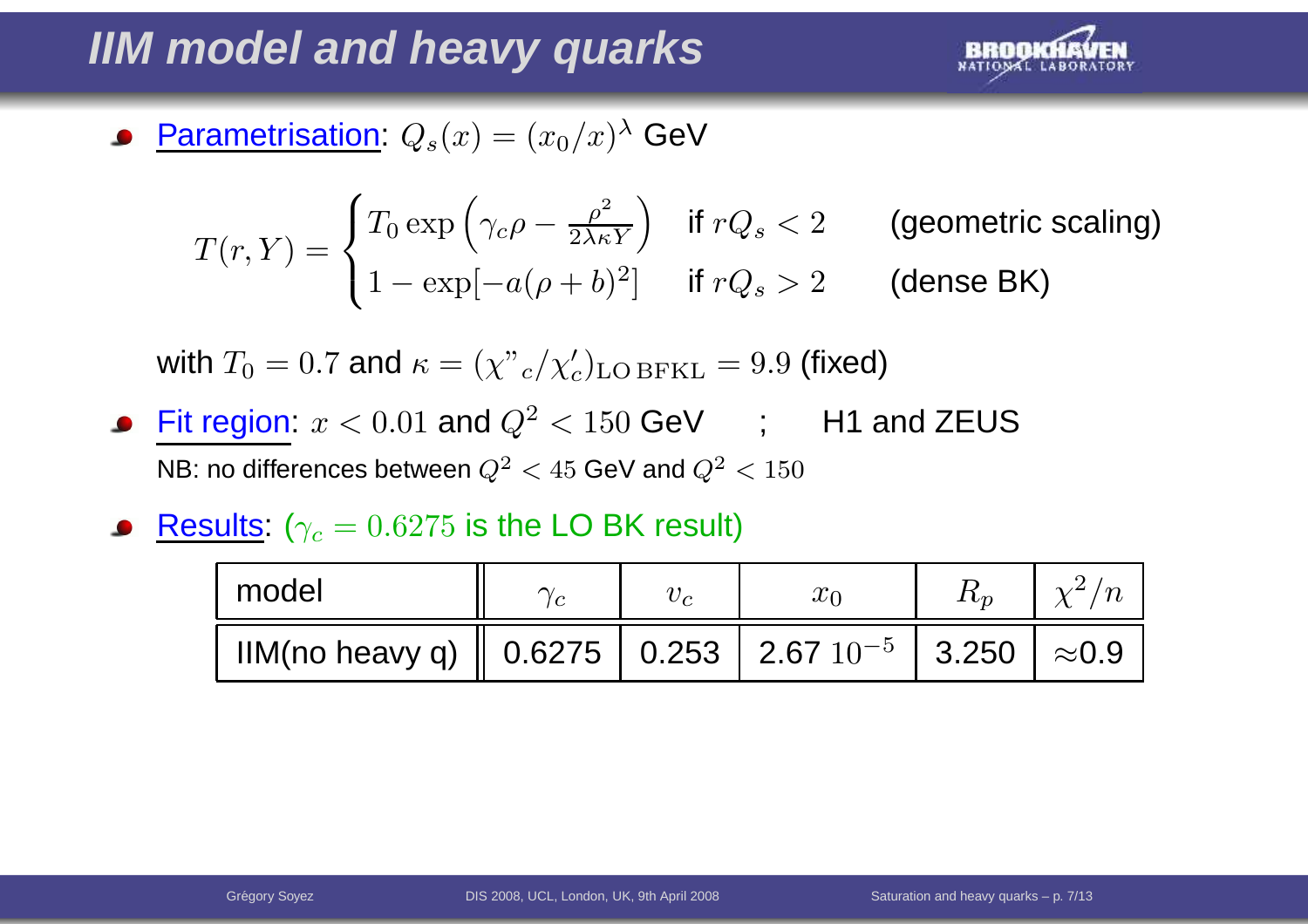## **IIM model and heavy quarks**



Parametrisation:  $Q_s(x)=(x_0/x)^\lambda$  GeV  $\bullet$ 

$$
T(r,Y) = \begin{cases} T_0 \exp\left(\gamma_c \rho - \frac{\rho^2}{2\lambda \kappa Y}\right) & \text{if } rQ_s < 2 \\ 1 - \exp[-a(\rho + b)^2] & \text{if } rQ_s > 2 \end{cases} \quad \text{(generic scaling)}
$$

with  $T_0 = 0.7$  and  $\kappa = (\chi"{}_c/\chi'_c)_{\rm LO\,BFKL} = 9.9$  (fixed)

 $\textsf{Results: } (\gamma_c = 0.6275 \text{ is the LO BK result})$  $\bullet$ 

| model                                                     | $\gamma_c$ | $v_c$ | $x_0$                                     | $\chi^2/n$    |
|-----------------------------------------------------------|------------|-------|-------------------------------------------|---------------|
| IIM(no heavy q)   0.6275   0.253   2.67 $10^{-5}$   3.250 |            |       |                                           | $\approx$ 0.9 |
| $IM+c,b$                                                  |            |       | $0.6275$   0.195   6.42 $10^{-7}$   3.654 | 1.109         |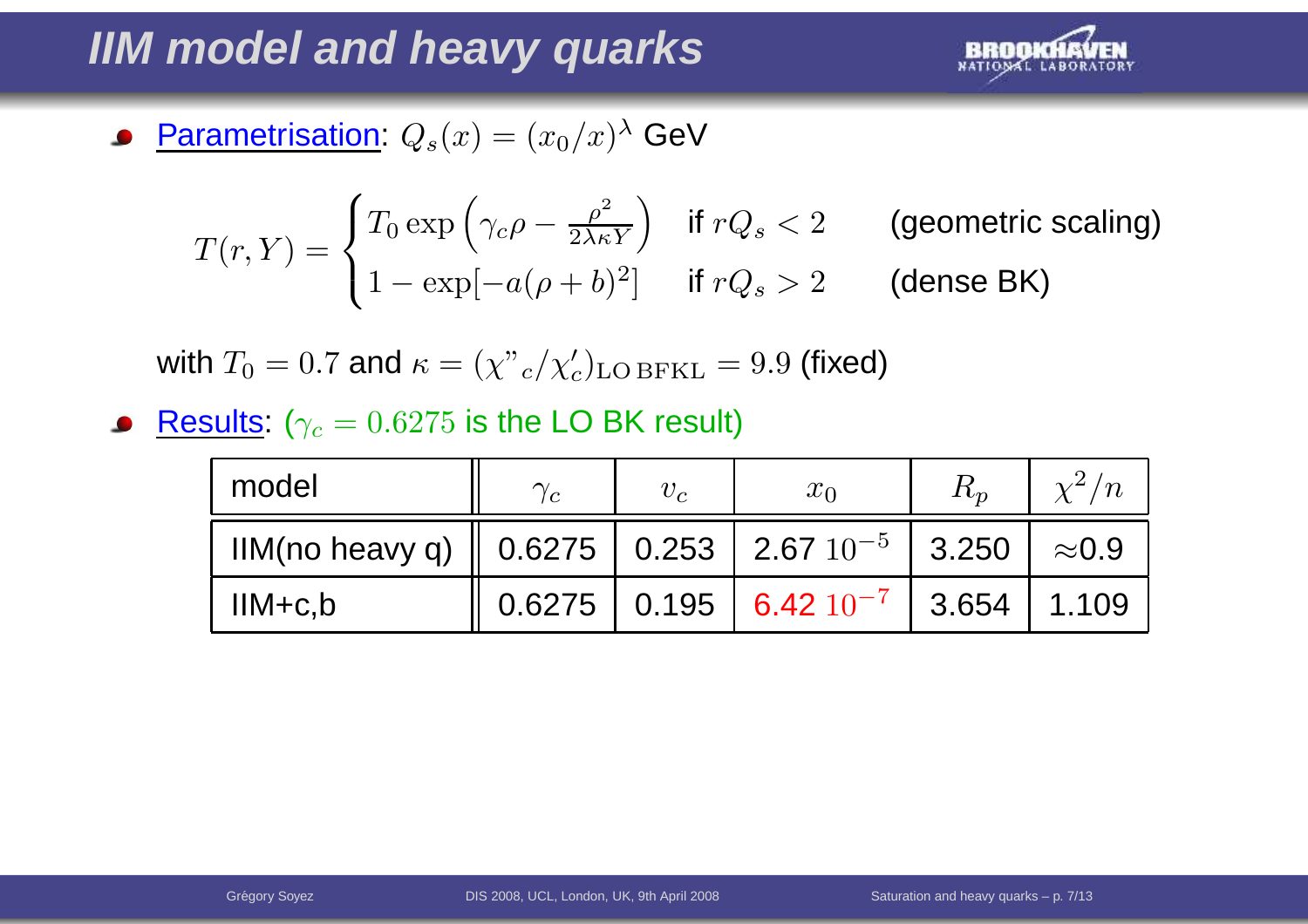## **IIM model and heavy quarks**



Parametrisation:  $Q_s(x)=(x_0/x)^\lambda$  GeV  $\bullet$ 

$$
T(r,Y) = \begin{cases} T_0 \exp\left(\gamma_c \rho - \frac{\rho^2}{2\lambda \kappa Y}\right) & \text{if } rQ_s < 2 \\ 1 - \exp[-a(\rho + b)^2] & \text{if } rQ_s > 2 \end{cases} \quad \text{(generic scaling)}
$$

with  $T_0 = 0.7$  and  $\kappa = (\chi"{}_c/\chi'_c)_{\rm LO\,BFKL} = 9.9$  (fixed)

 $\textsf{Results: } (\gamma_c = 0.6275 \text{ is the LO BK result})$ 

| model                                                      | $\gamma_c$ | $v_c$ | $x_0$                                     | $R_p$ | $\chi^2/n$       |
|------------------------------------------------------------|------------|-------|-------------------------------------------|-------|------------------|
| IIM(no heavy q)    0.6275   0.253   2.67 $10^{-5}$   3.250 |            |       |                                           |       | $\approx\!\!0.9$ |
| $IM+c,b$                                                   |            |       | $0.6275$   0.195   6.42 $10^{-7}$   3.654 |       | 1.109            |
| $\gamma_c$ free                                            |            |       | $0.7065$   0.222   1.19 $10^{-5}$         | 3.299 | 0.963            |

- Parameters more stable (w.r.t. changes in  $Q_{\rm n}^2$  $^2_{\rm max}$ , masses, ...)
- $\gamma_c\approx0.7$  is in better agreement with NLO BFKL predictions

[G.S. 2007]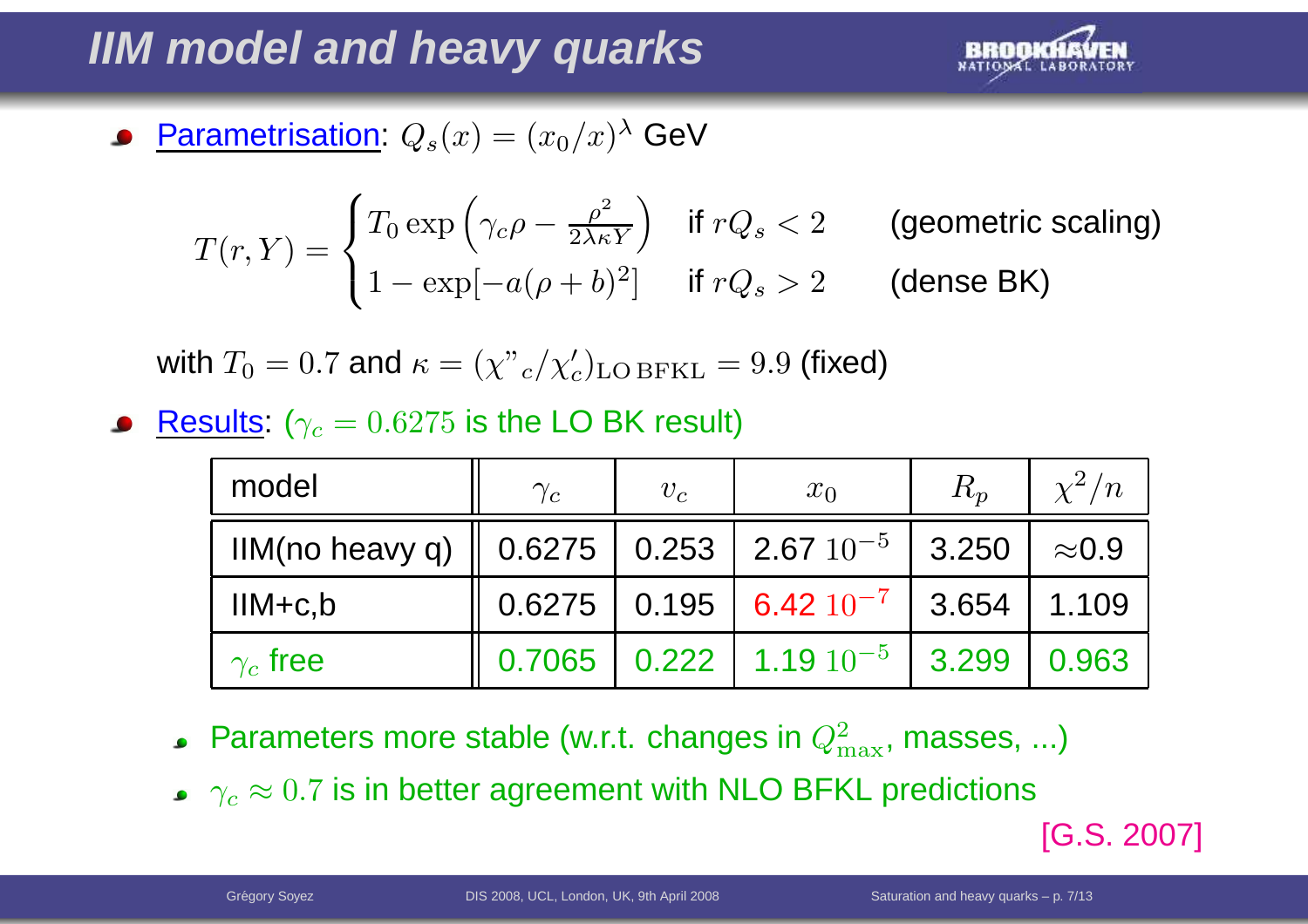#### **New fit results**





Gregory Soyez DIS 2008, UCL, London, UK, 9th April 2008 Saturat ´ ion and heavy quarks – p. 8/13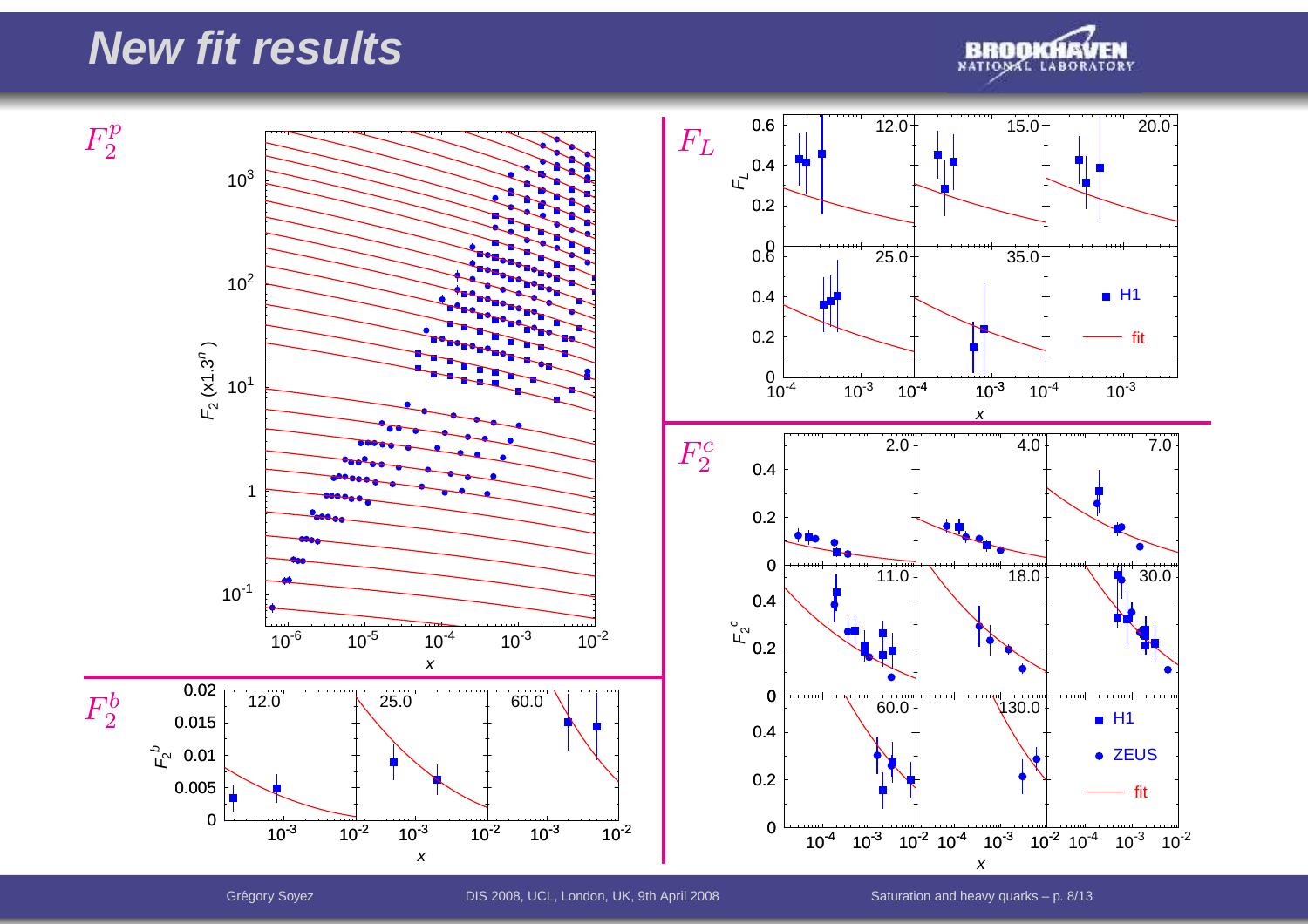

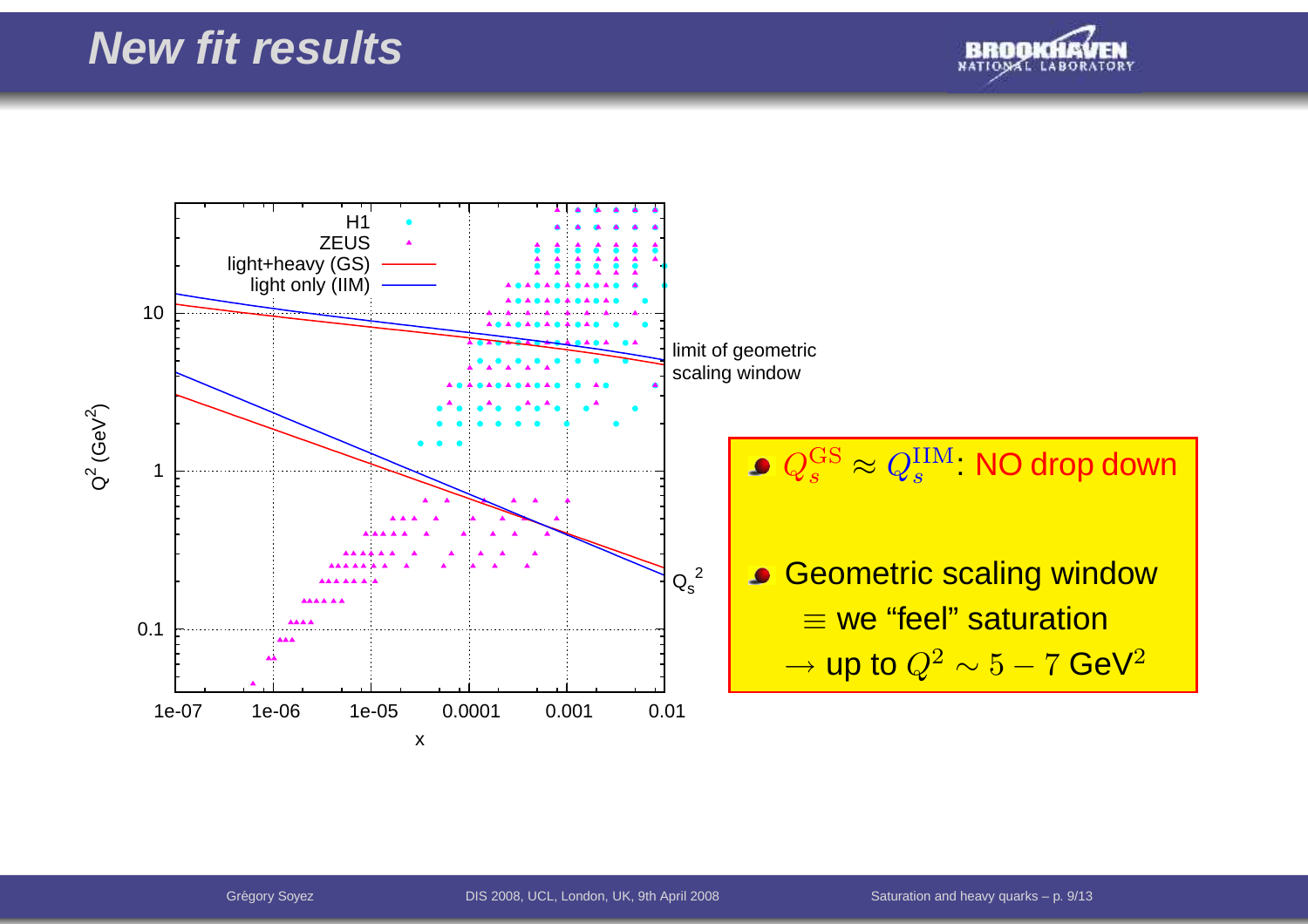



Same kind of factorisationbut more contribs:





Basically:  $F_2^D \propto T^2$ with the same  $T$  as for  $F_2$ 

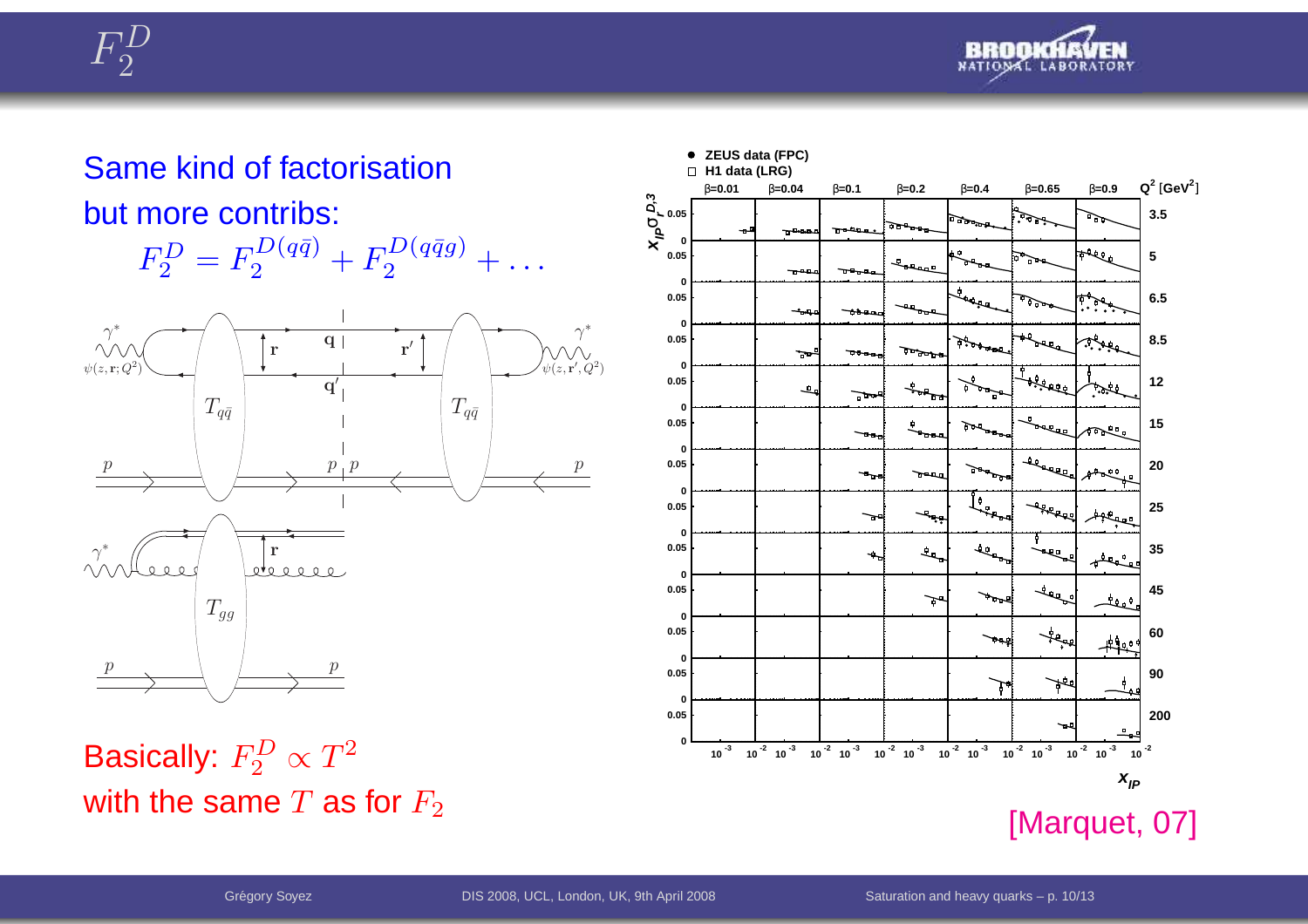#### **Vector mesons and DVCS**





Factorisation formula for;

 $\mathcal{A}^{\gamma}_{\tau}$ ∗ $\int_{L,T}^{\gamma^* p \rightarrow V p} = \Psi^{\gamma}$ ∗ $\mathbf{C}^*\otimes \sigma_{\mathsf{dip}}(\mathbf{r},\mathbf{q};Y)\otimes \Psi^{\text{VM}}$ 

 $t$  dependence from BK (NB: BK predicts  $t$ -dep, not  $b$ -dep)

$$
\sigma_{\text{dip}}(r, q; Y) = 2\pi R_p^2 e^{-b|t|} T_{\text{GS}}(r, Q_s^2(q, Y))
$$

$$
Q_s^2 = Q_0^2 e^{\lambda Y} \longrightarrow Q_s^2 = Q_0^2 (1 + c|t|) e^{\lambda Y}
$$

 $b,\,c\quad\rightarrow\quad$  $\rightarrow \frac{d\sigma}{dt}$ ,  $\sigma_\mathsf{el}$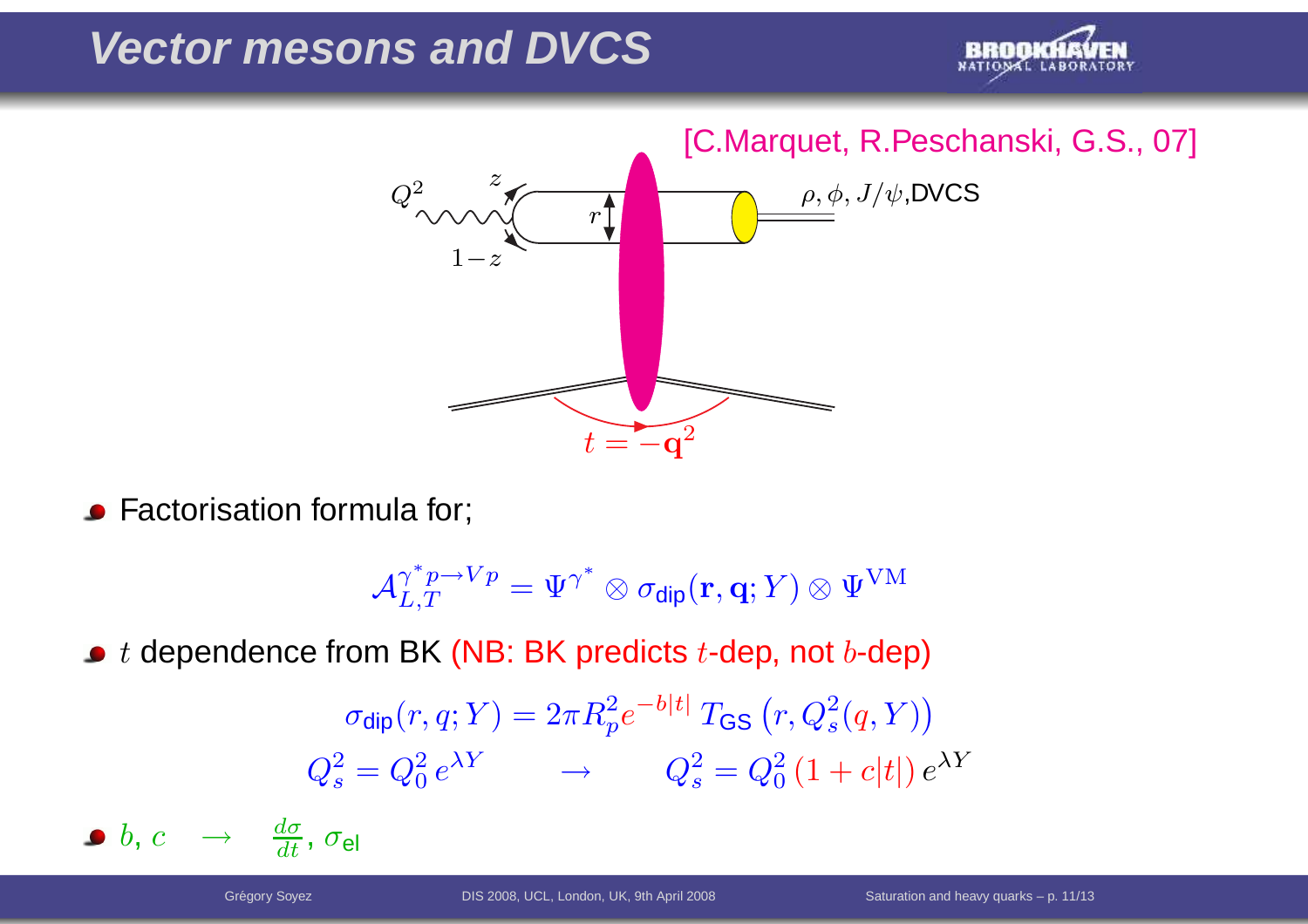#### **Vector mesons and DVCS**